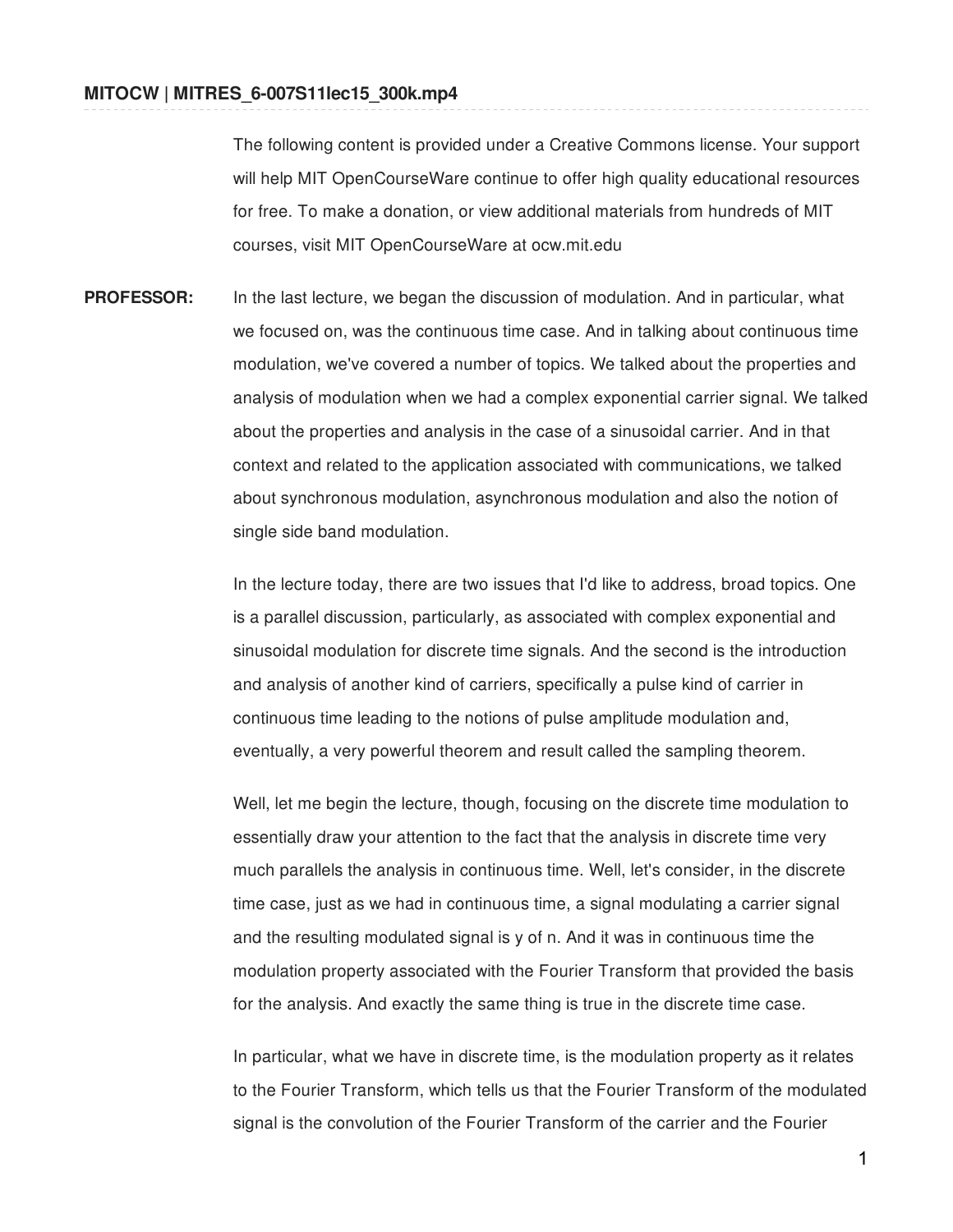Transform of the modulated signal. And the only real difference at issue here is that, in the discrete time case, what we're talking about is a periodic convolution because the specter, of course is periodic. Whereas, in the continuous time case, it was an aperiodic convolution.

So let's parallel the discussion, and in particular, what we'll focus on is, first, a complex exponential carrier and second a sinusoidal carrier. And we'll see how this parallels our discussion in continuous time, and we'll make fairly brief reference as we introduce the pulse carrier for continuous time. We'll make very brief reference to the pulse carrier for discrete time indicating that, again, the analysis and discrete time and continuous time is very parallel.

So let's, first, consider complex exponential and sinusoidal carriers for the discrete time case, emphasizing the very strong parallel and similarity between discrete time and continuous time. Well we have, once, again the modulation property. And the modulation property tells us that the spectrum of the modulated signal is the periodic convolution of the two spectra. And let's consider, for example, an input, or modulating spectrum, as I've indicated here.

And since we want to consider, first of all, a complex exponential carrier, we'll consider the case of c of n equal to e to the j omega sub cn. And let me stress, by the way, as I did in the continuous time case, that I'll tend to suppress the phase angle which, of course, can be associated with the carrier also.

All right, so we have, then, the spectrum of the modulated signal. The spectra, the carrier signal, if this is the carrier, then it's spectrum is an impulse train, and that impulse train, I've indicated here. And let me stress, also, that in the discrete time case, of course, these spectra and all of the spectra involved, are periodic with a period of 2 pi.

So this then is the spectrum of the carrier signal. This is the spectrum of the input signal. The periodic convolution of these two is the spectrum the modulated signal. And the result is, then, this spectrum shifted to a center frequency, which is the carrier frequency omega sub c.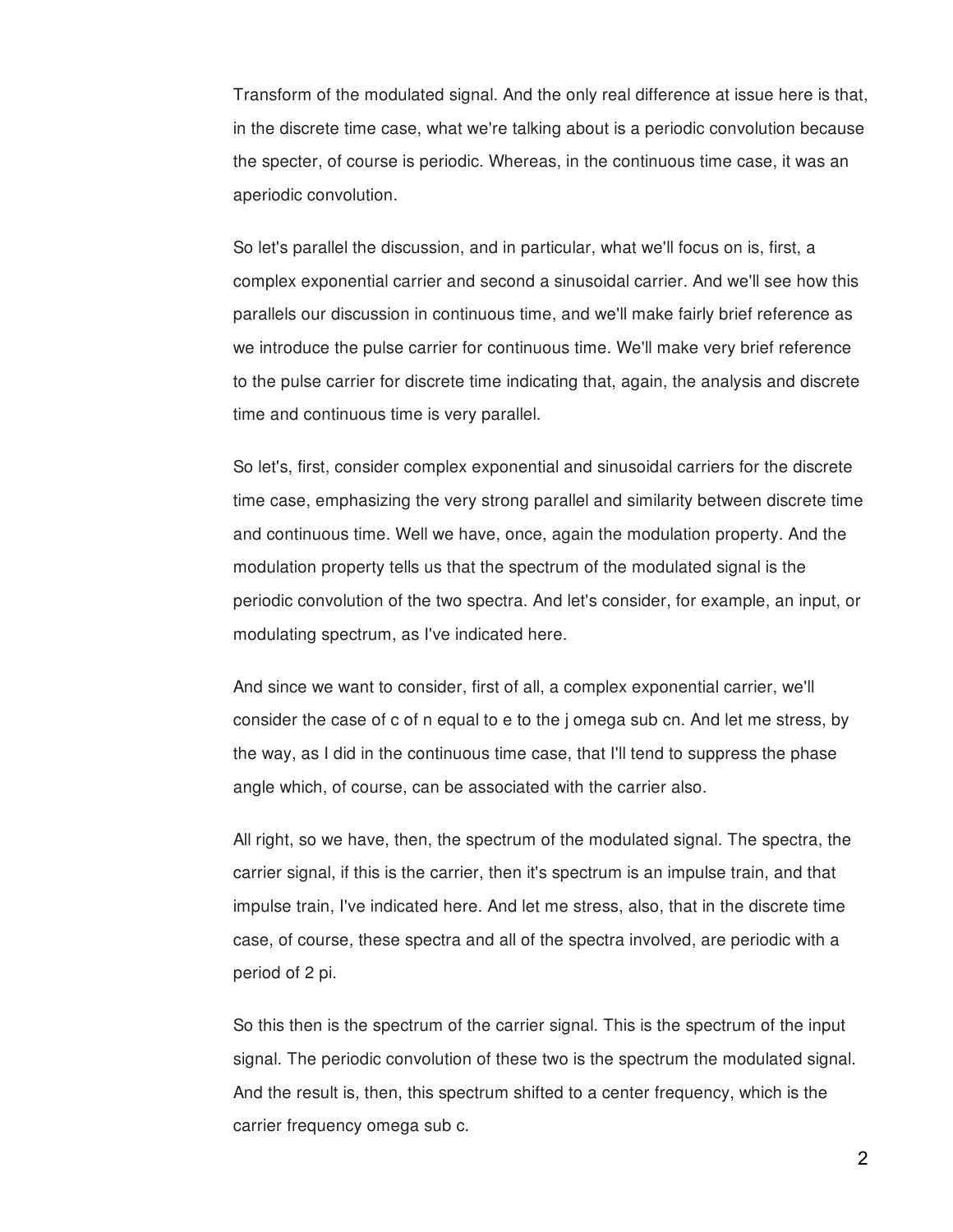So the result of modulation with a complex exponential is a straightforward shift of the spectrum so that what occurred around zero frequency now occurs around the frequency omega sub c.

Now, in the continuous time case, we demodulated, when we had a complex exponential carrier, we demodulated by, essentially, just shifting the spectrum back. And in fact, in the discrete time case, were able to do exactly the same thing. So if we were to replace c of n which is either j omega sub cn by c of n equals e to the minus j omega sub cn, the resulting spectra would be an impulse train, as I indicate here, and the result of multiply y of n by that new carrier, in the frequency domain as a convolution of these two, and it's relatively straightforward to verify that if you convolve these with a periodic convolution, then that will get us back to the original spectrum that we started with.

So what's happened in the discrete time case, with the complex exponential, is exactly the same as in continuous time. Namely, we modulate that corresponds to shifting the spectrum. We demodulate by multiplying by the complex conjugate of the original modulated carrier and that shifts the spectrum back to where it was originally.

OK. Now let's consider the case of a sinusoidal carrier in discrete time. And again, things very much parallel what we saw in continuous time. And again, as we look at the spectra, I will choose a phase angle of zero, mainly for notational and analytical convenience.

So in this case, now, rather than a carrier signal, which is a single complex exponential, it's now a sinusoidal carrier and the sinusoidal carrier is the sum of two complex exponential. And so if we consider a modulated spectrum, that is the spectrum of x of n, something of the type that I indicate here, and the spectrum of the carrier, now, since the carrier is sinusoidal rather than a complex exponential consists of two impulses, one at plus omega sub c and one at minus omega sub c, convolving this spectrum with this spectrum gives us a replication of x of omega around plus and minus omega sub c. And incidentally, with an amplitude change of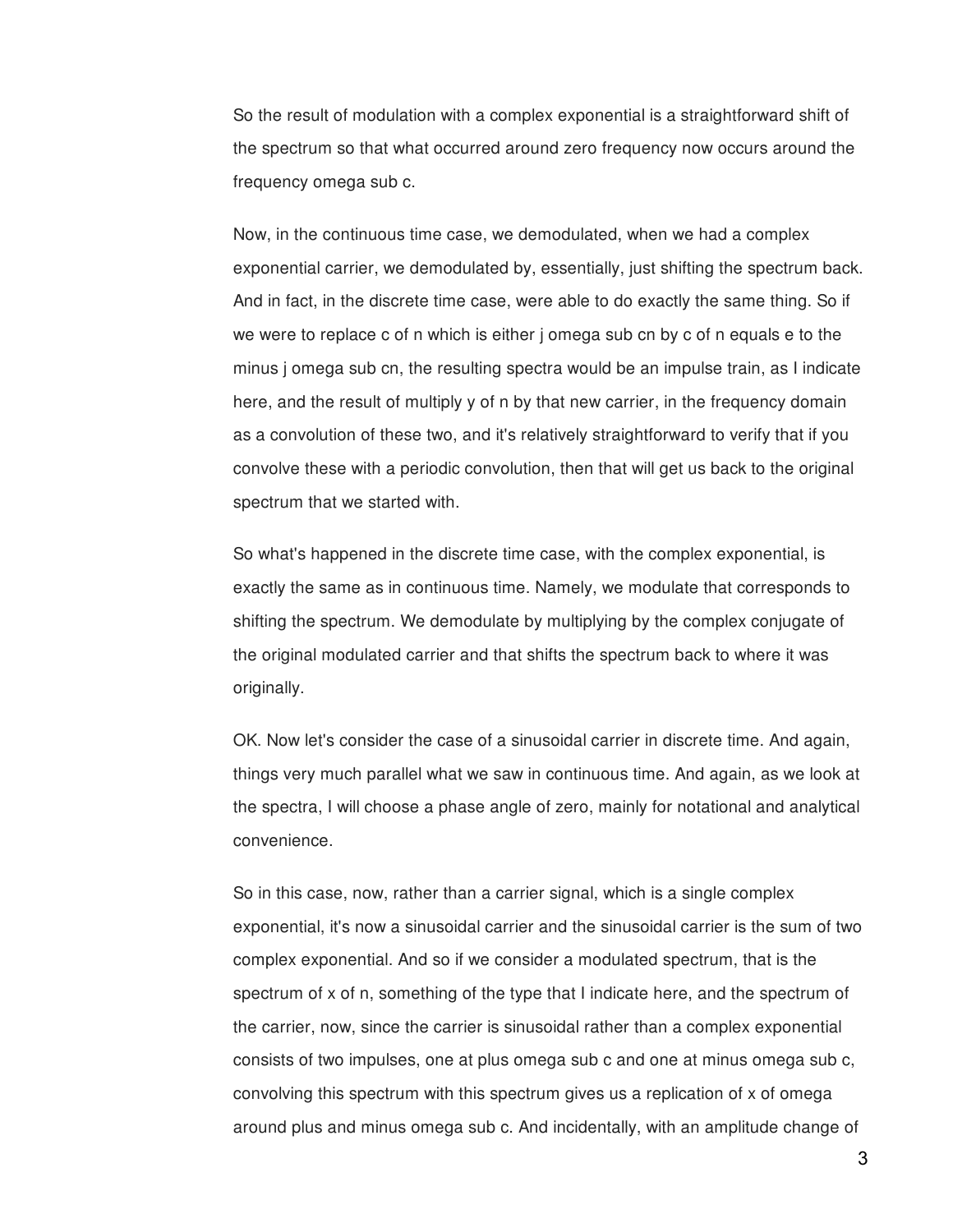a half.

So again, things have worked as they did in continuous time. In continuous time or in discrete time, modulating with a sinusoidal carrier would correspond to a replication of the spectrum around, plus the carrier frequency and a replication of the spectrum around minus the carrier frequency, in both cases, as long as the carrier frequency is large enough compared with the bandwidth of the signal so that those two replication don't overlap, then it's reasonable to suppose that we should be able to recover the original signal.

Well, in fact, to demodulate in the discrete time case, we would again follow very much the strategy that we did in continuous time. In particular, let's consider demodulating by taking the modulated signal and, again, putting that through a modulator, again, with the carrier which is cosine omega sub cn. If we do that, we have a demodulator or what will turn out to be part of a demodulator, as I indicate here, the spectrum of the input signal is, as I had just developed, a replication of the original spectrum around plus and minus omega sub c with an amplitude of a half.

When this is, again, convolved with the spectrum of the carrier, then we get a replication of the original spectrum, first around zero frequency, as I indicate here, and then around twice the carrier frequency and minus twice the carrier frequency. And as long as the carrier frequency is large enough compared with the width of the original signal, then, as you can see, by extracting this part of the spectrum with a low pass filter, we can, in principle, recover the spectrum associated with the original signal. And again, just as in continuous time, because this amplitude is a half, we would want to choose, for scaling purposes, a low pass filter amplitude which is 2 to compensate for this factor of a half.

So once again things work out basically the same way as they had in continuous time. We have sinusoidal modulation which consists of using a sinusoidal carrier. And we have the demodulator which consists of taking a modulated signal, multiplying by the carrier, and then processing that with a low pass filter to extract the portion of the spectrum, which is around zero frequency, as I indicate in the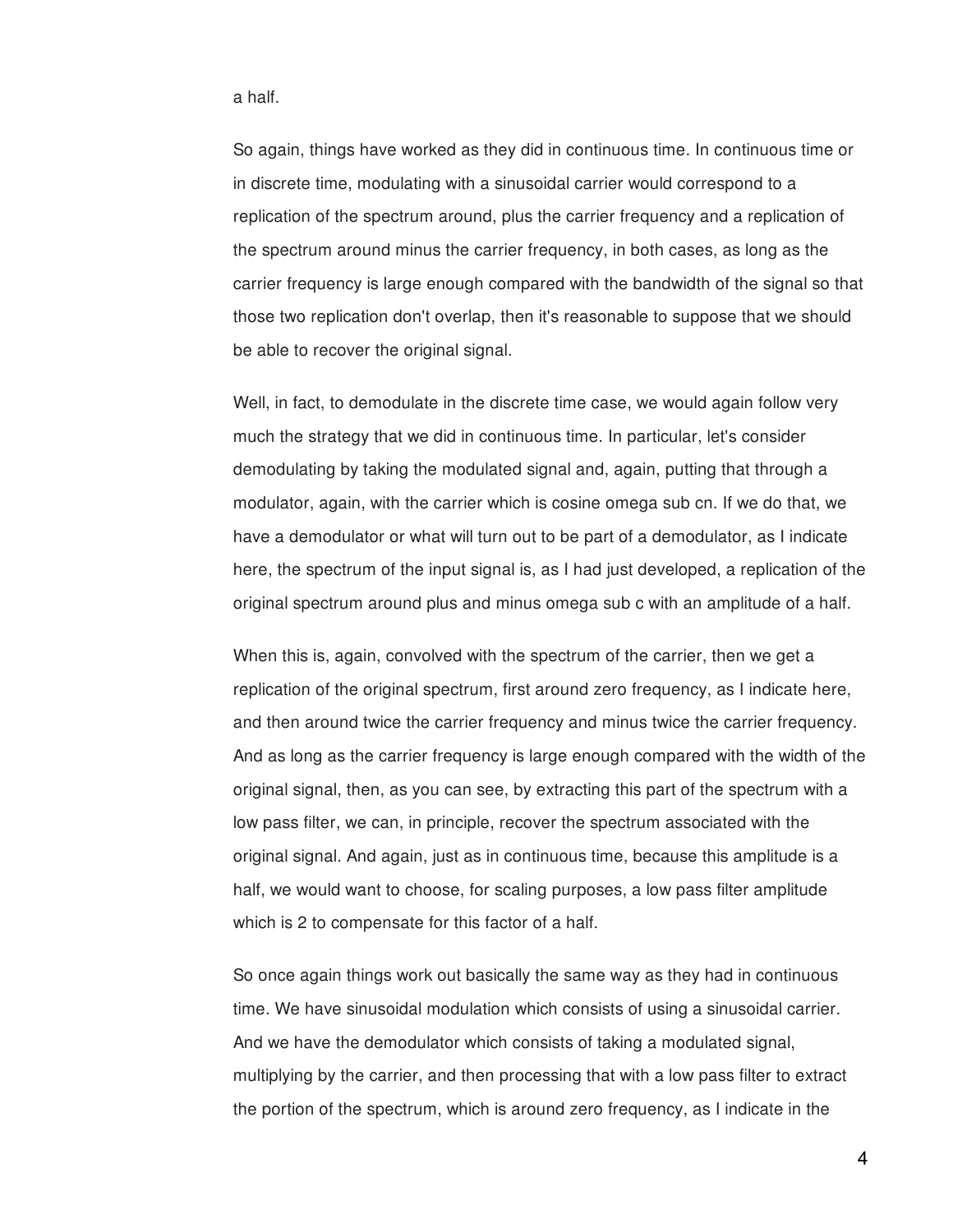spectrum below and the result, then, that this low pass filter having a gain of 2 is that we've recovered the original spectrum, x of omega, which is the spectrum that we started with.

Now several other things to stress. This is a fairly quick tour through sinusoidal modulation for discrete time. There are very similar issues that arise in the discrete time case in terms of having phase synchronization and frequency synchronization between the modulator and demodulator. And we had discussed that in a fair amount of detail for the continuous time case.

In some sense, in practical terms, that becomes much more of an issue in continuous time than it does in discrete time, in part, because synchronization between a modulator and demodulator is often much harder in a continuous time system, which is essentially an analog system as compared with a digital system. Another very important reason and it's important to stress this at the outset is that, whereas the theory involving the use of complex exponential and sinusoidal modulation parallels very strongly in the continuous time and the discrete time case. In practical terms, it has much more significance in continuous time than it does in discrete time. That is, the notion called sinusidal modulation, in the context of communication systems, is extremely important for continuous time systems, and less so in discrete time systems.

Now as a preview of a point to be raised later on, I should modify that slightly with the statement that one very important place in which sinusoidal modulation in a discrete time context arises, is in a class of systems called transmultiplexers or transmodulation systems. And this surface is basically because so many communication systems are now becoming digital and, specifically, discrete time, although the actual transmission is continuous time, the signal processing manipulation and switching is discrete time.

And so, in fact, it turns out to be very important and useful to take a discrete time representation of the analog signals or continuous time signals and, in a discrete time, or digital representation, to convert them from one modulation scheme or one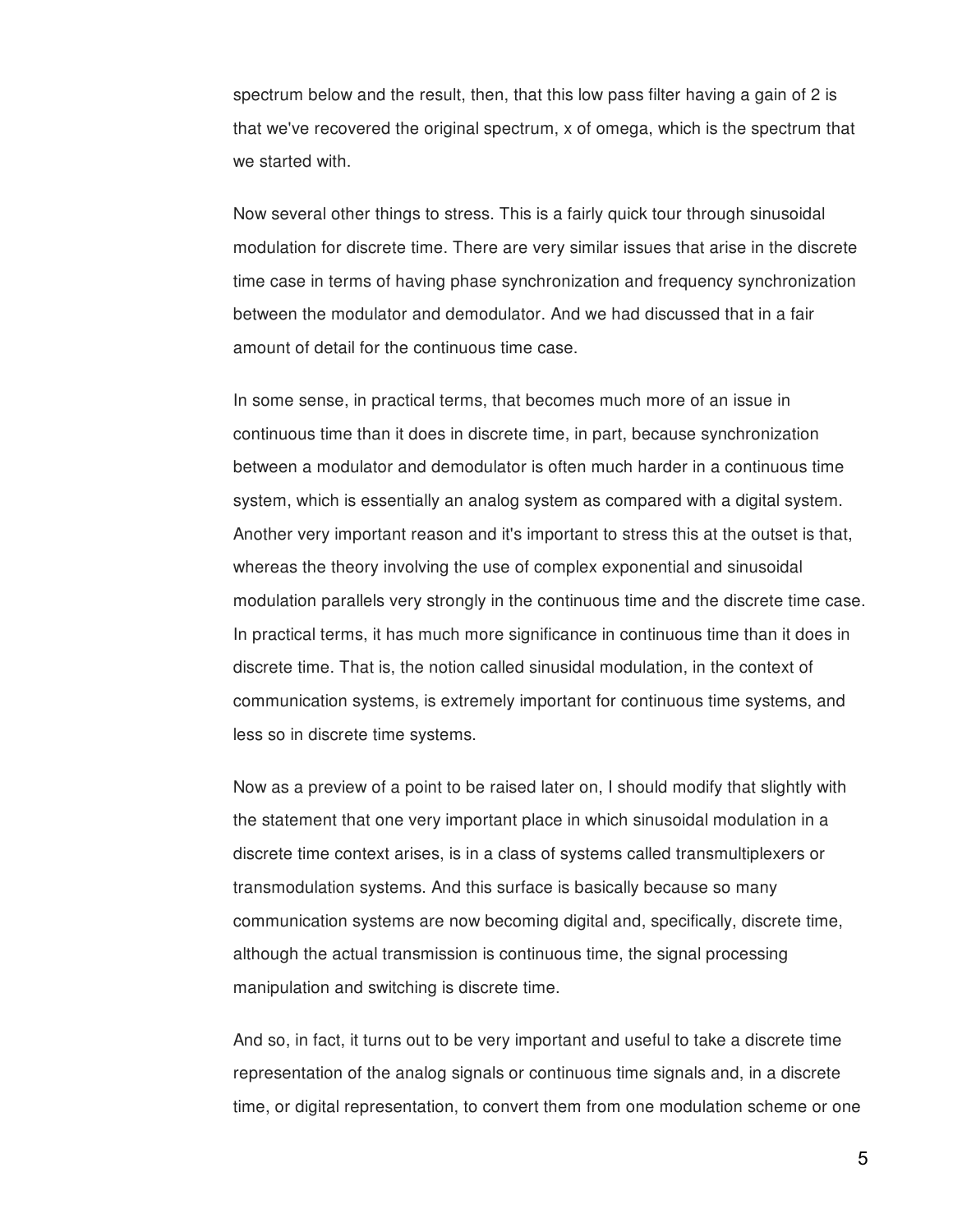multiplexing scheme to another. And although I said a lot there that really requires much more detail to develop in any sense at all, you should get the notion that discrete time modulation systems become very important, in part, because of implementational issues.

OK, now, there is another application that we have discussed for both continuous time and actually, previously, for discrete time, amplitude modulation with sinusoidal complex exponential carriers. And let me just remind you of that, because, in fact, it becomes a very important one in the case of discrete time systems. And that is the notion of using modulation together with fixed filtering to implement a filter, which either has a variable cut off or converts, let's say, a low pass filter to a high pass filter.

We had originally talked about this when we introduce the modulation property in the context of converting a low pass filter to a high pass filter. And the notion was that, if we modulate the signal with a carrier which is minus 1 to the n, and that's just simply a complex exponential or sinusoidal carrier with a carrier frequency of pi, then that, in effect, interchanges the low frequencies and the high frequencies. And if, after modulation, that is processed with a low pass filter, and then the result is demodulated, using exactly the same carrier, namely a carrier which is minus 1 to the n, then the effect of that is equivalent to high pass filtering on the original signal.

And a generalization of that would involve, instead of this specific choice of minus 1 to the n, would involve a choice, in general, of e to the j omega sub cn, that is a more general carrier frequency, and a demodulator which is e to the minus j omega sub cn. And as I've represented it here, and as we had talked about it when we talked about the modulation property for discrete time signals, we had specifically chosen the conversion of a low pass to a high pass filter.

Well, let me continue the review of that just by reminding you of the details of what happens with the spectra, and, specifically, the notion, if we take this particular case of omega sub c is equal to pi, or equivalently, a carrier signal which is minus 1 to the n, then if we have the original spectra and the spectrum of the carrier signal, the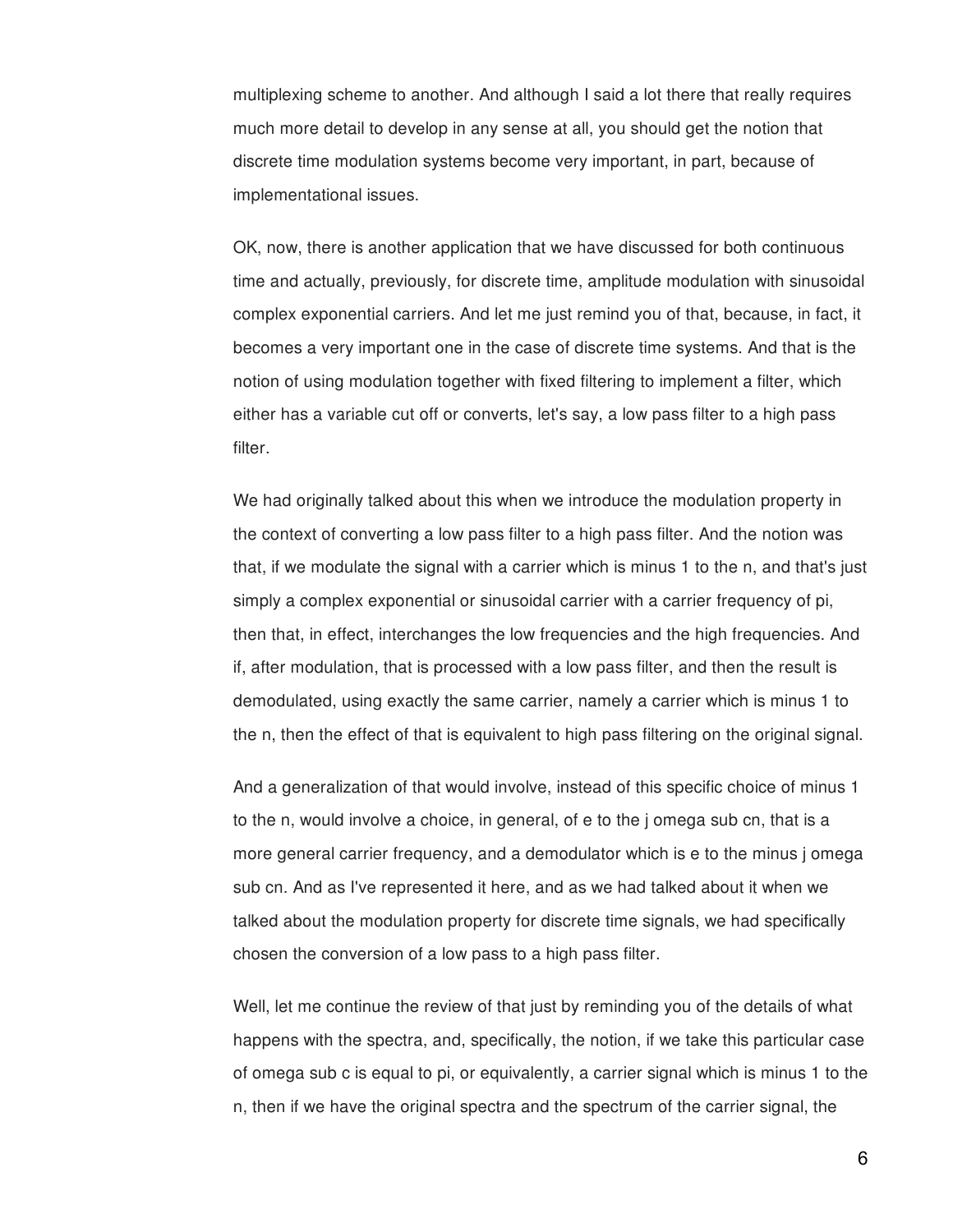spectrum of the carrier signal convolved with this spectrum will then, in effect, shift this by pi. And so, after modulating, the result that we have is a shift of that spectrum so that what happened in low frequencies now happens at high frequencies, namely around pi, and what happened at high frequencies now happens at low frequencies.

Well, if that's processed now, with a low pass filter, and this dashed line indicates the low pass filter, then the result that we get is shown here, where we've extracted the low frequency portion of the modulated signal. And now when we modulate or demodulate back, then this spectrum is shifted back to where it belongs. Namely, it's shifted back to be centered around minus pi and around plus pi.

So if we just compare this spectrum with the original spectrum at the top, what we can see is that, in effect, what we've done is to extract a portion of the spectrum equivalent to processing with a high pass filter. And, again, this is very similar to what we did in continuous time and all of the analytical processes and convolution involved are very much the same.

Really, the biggest difference between continuous time discrete time has to do, not so much with the details of the analysis, but perhaps has more to do with issues of practical applications.

OK, well, so what we've done, so far, for continuous time and discrete time, is to talk about modulation, amplitude modulation with complex exponential and sinusoidal carriers. We saw that the analysis is very similar, although applications are slightly different.

And now what I'd like to turn to is a different choice of carrier signal. And the carrier signal, in this particular case, is a pulse train rather than a sinusoidal signal. Now the idea is the following. In general, of course, the modulator consists of all of multiplying x of t by whatever the carrier signal is. And previously, we've talked about a carrier signal which is sinusoidal signal. The carrier signal that we want to consider now is a carrier signal which, in fact, is a pulse train. And so, in fact, what we want to do is multiply the input signal by a pulse train and, in effect, then, the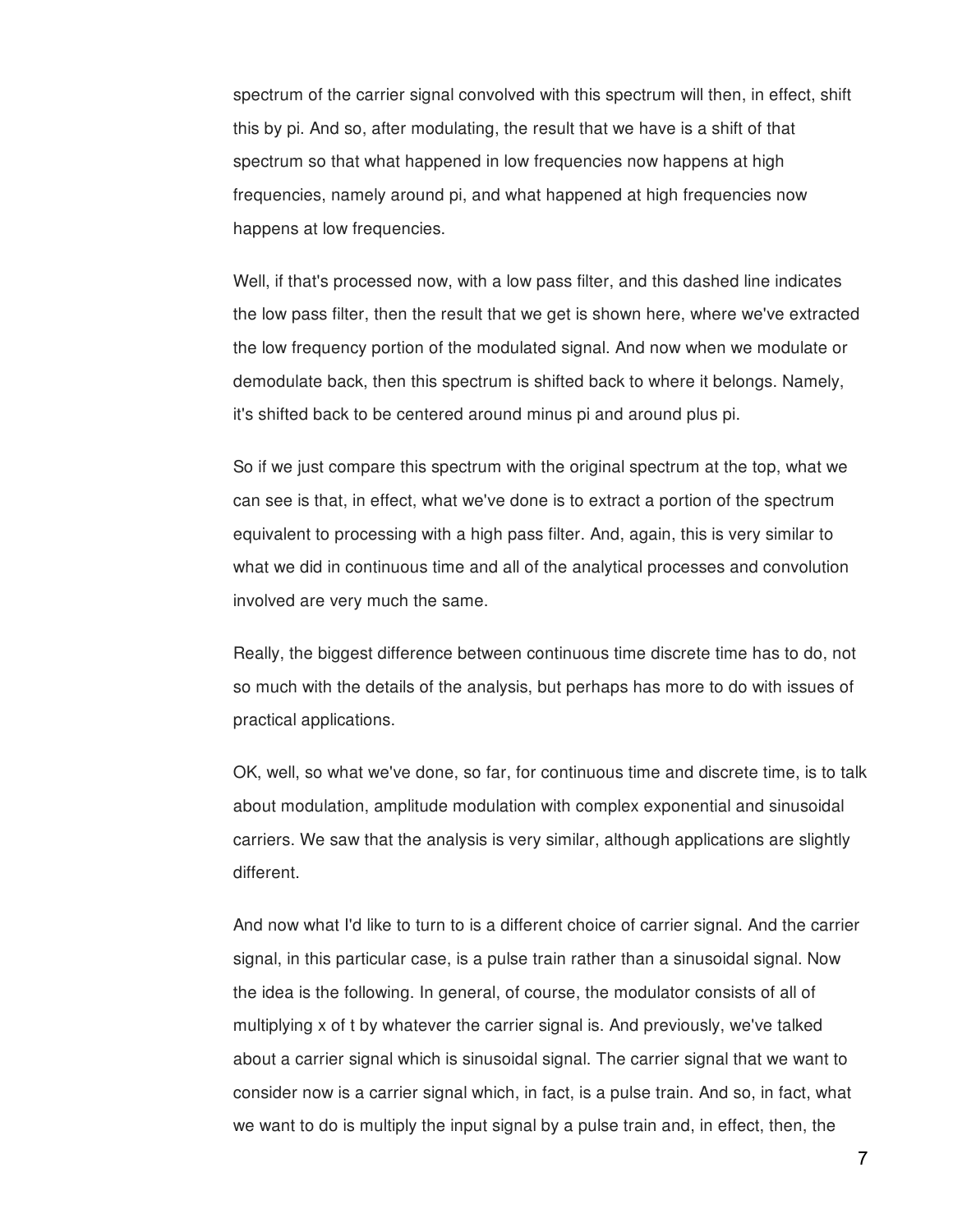modulated signal consists of the original signal, simply with time slices pulled out of it, as I've indicated in the bottom curve.

So what we have now is a modulated signal that is a chopped or sliced version of the original waveform and that is what's referred to as pulse amplitude modulation. Now it seems like it's kind of a crazy idea. The idea is to chop out slices of the wave form and hope that you could put things back together again. And the amazing thing about it, as we'll see, is that, in fact, under fairly broad general and applicable conditions, you really can put the waveform back together again if you just have these time slices.

Not only that, but that basic notion, as we'll see, is independent, in fact, of what the width of those time slices are. In fact the width can go to zero. And, in fact, we're going to make it go to zero, and really only dependent on what the frequency of the pulse train is.

So let's explore that in some detail. And what we want to look at is the analysis, but let me, first, just comment, very briefly, that all of the analysis we go through, as has been true in the case of sinusoidal modulation, all of the analysis then we go through holds just as well with, essentially minor analytical modifications, to discrete time pulse amplitude modulation as it does to continuous time pulse amplitude modulation. And so we'll really only go through this in terms of tracking the wave forms and spectra for the continuous time case. But bear in mind that the results are basically similar for discrete time.

OK, well, let's see how so we get the basic result that we want to get. What we have is modulated signal which is a pulse train, basically a square wave, and as we've seen in previous lectures, the spectra or Fourier transform associated with that is an impulse train. And the envelope of that impulse train is on the form of a sine x over x function. The Fourier transform is impulses. And the spacing of the impulses is associated with the fundamental frequency of the pulse train and that's omega sub p.

So omega sub p is pi divided by the period of the pulse train. And the amplitude and

8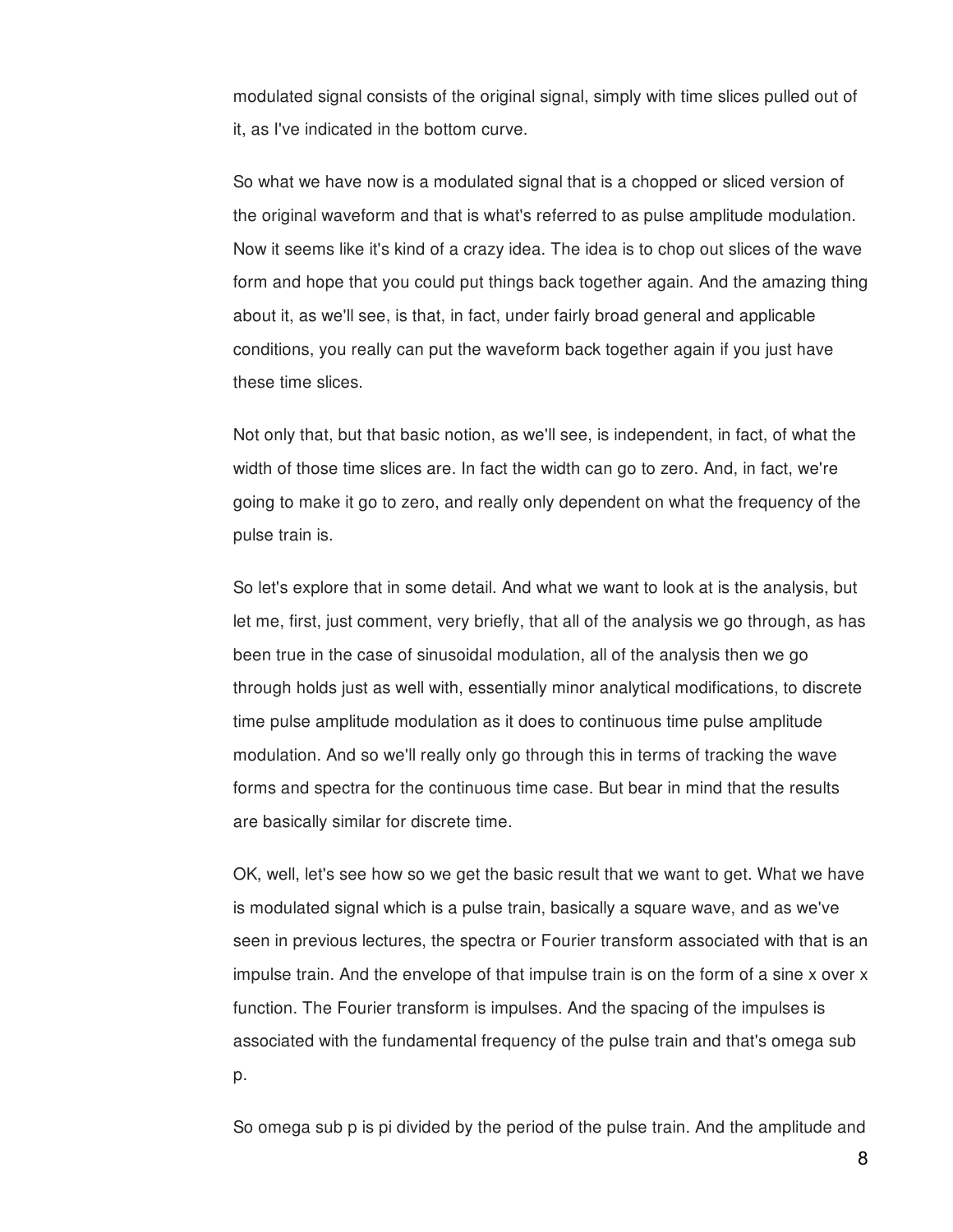shape of this envelope is dictated by the parameter delta, which has to do with how wide the pulses are. OK, so we have a time function. It's multiplied by this pulse train. Now we're talking continuous time.

So, in the frequency domain, we have the Fourier transform of the time function convolved with this Fourier transform for the pulse train. And let's see what that looks like. If we were to consider, let's say, a Fourier transform, which I have chosen as more or less a general one, then in fact, when we convert all of this with this impulse train, what we end up with is a replication of this spectrum at the places in the frequency domain where the individual impulses occurred.

So we can see that this spectrum is replicated at each of these locations. And as long as the frequency of the pulse train is large enough, compared with the maximum frequency in the original signal, x of t, so that there's no overlap between these triangles, then what you can see, in fact, somewhat amazingly is that, simply by low pass filtering the result, we can get back, except for amplitude factor, we can get back to the original signal.

Now it's amazing. It really is amazing that all that this depends on is the original signal being band limited and the frequency of the pulse train being high enough so that when you replicate the spectrum the frequency domain, there's no overlap between these individual replications. And we'll have address that a little more in a few minutes.

But let me, first of all, point out that this has a whole variety of very important implications. One is, in the context of communications, it leads to another very important multiplexing scheme for communications. We had talked last time about frequency division multiplexing, where individual signals were put into individual frequencies slots by choosing different carrier frequencies for a sinusoidal modulating signal.

What this suggests is that what we can put different signals into, non-overlapping time slots and, in fact, be able to recover the original signals back again. So in particular, suppose that I had a signal which I modulated with a pulse train and I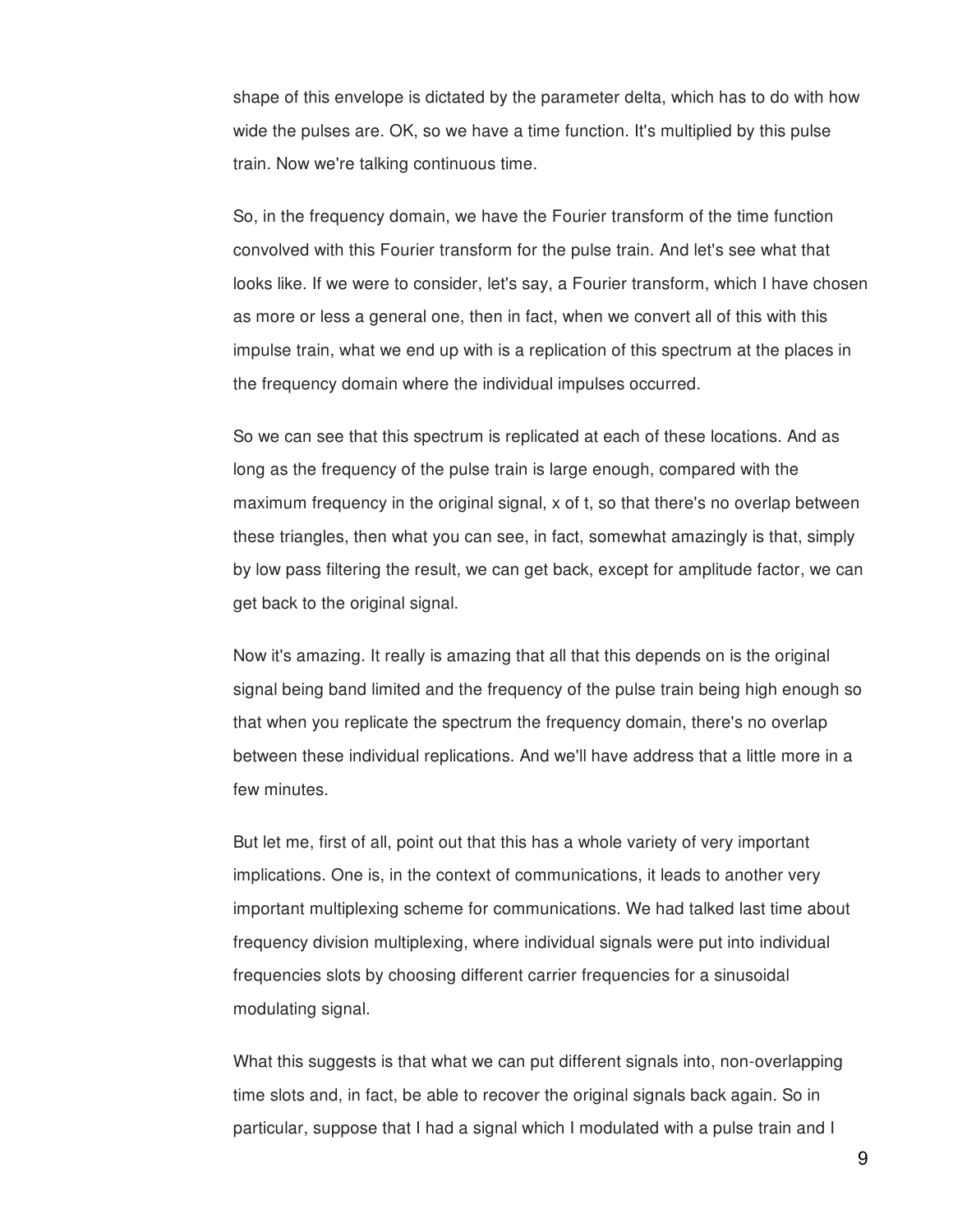chose another signal, modulated with another pulse train, where the time slot was different, and I continued this process. And after I'd done this with some number of channels, simply added all those together as I indicate here. Then as long as I knew what time slots to associate with what signal, I could get the original modulated signals back again.

And then as long as the frequency of the impulse train was such that I was able to do this reconstruction by simply low pass filtering, then I would be able to demodulate. So it's a very different very important modulation scheme called time division multiplexing in contrast to frequency division multiplexing as we had talked about last time.

I had made reference earlier to the concept of trans-multiplexing. And in fact, what happens in many communication systems is that the signals are represented, in fact, in discrete time. The analog and continuous time signals are represented in discrete time. And very often the conversion from frequency division multiplexing to time division multiplexing and back is done, in fact, in the discrete time domain.

OK, so what we have then, is the notion that we can multiply a time function by a pulse train, as I indicate here. And from the output I can, if the frequency of this pulse train is high enough in relation to this bandwidth, from the output, which consists of time slices, from those time slices I can recover the original signal. Stressing again the reason it relates to the spectra, and the reason is that the original spectra is simply replicated at multiples of the fundamental frequency of the pulse train.

Now there's a very important thing to observe here, which is that the ability to do the reconstruction is associated with the notion of whether we can extract that central triangle. I happened to choose a triangular shape but obviously I could be talking about any shape, as long as it's band limited, the ability to extract that. And notice that, in this modulated output spectrum, the ability to recover this is totally independent called what the value of delta is.

In other words, if we look back at the modulator, then, in fact, we can make delta,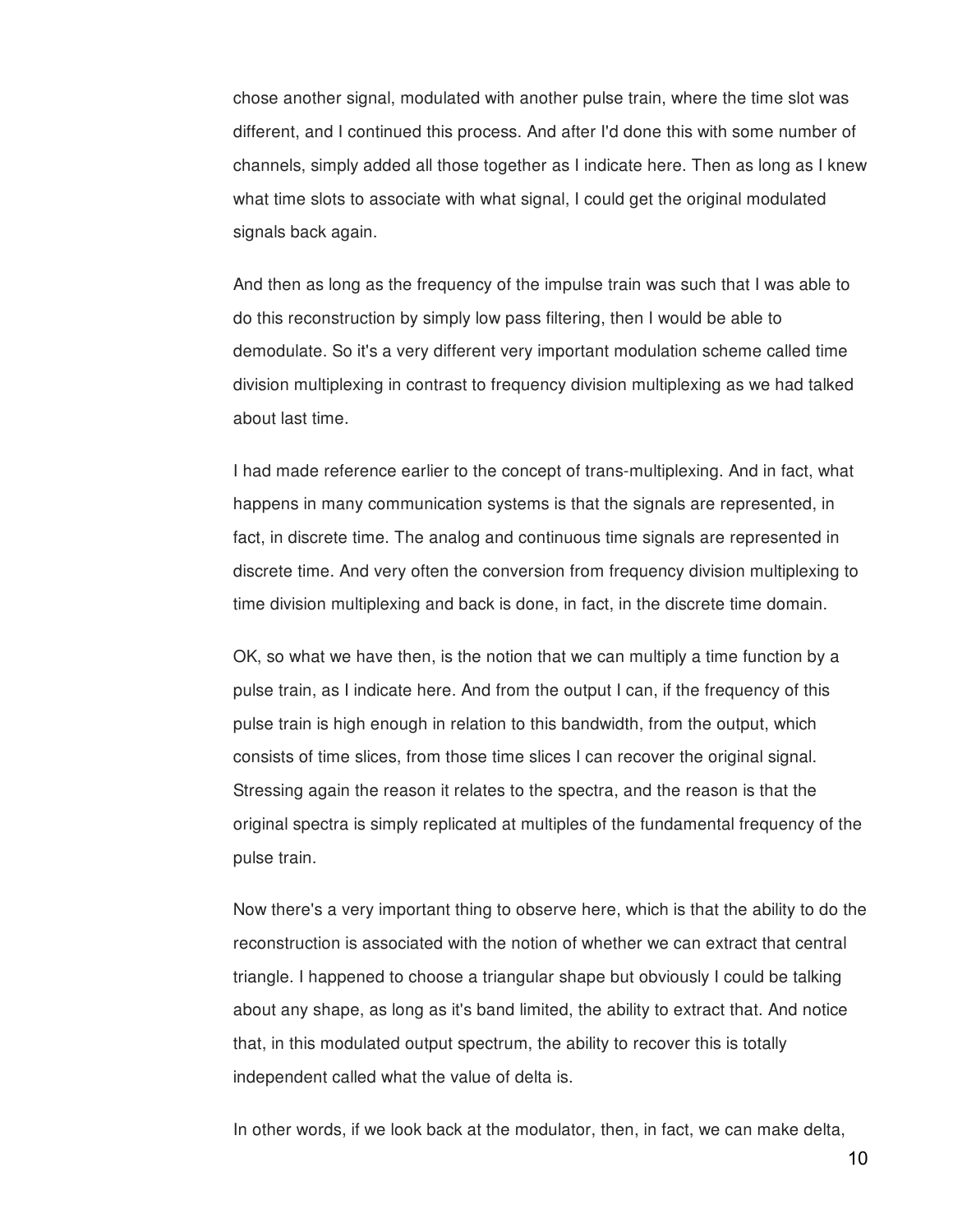the width of these pulses, arbitrarily small. And, in theory, that doesn't affect our ability to do the reconstruction. Now in practical terms it might.

Looking back once more at the spectrum of the output, notice that this amplitude is proportional to delta. And what that suggests is that, as we make delta smaller and smaller, which we might, in fact, want to do, if you want to time division multiplex lots of channels, in principle, in theory, you could make it an infinite number of channels just by making that infinitesimally small. The smaller it is, in some sense, the less energy there is. And again, in practical terms, this one of those things if you push down here pops up there, namely, you eventually run into issues such as noise problems.

So, more typically what's done is to, in fact, eliminate this scale factor of delta. And the way that that's done is very simply. It's done by choosing the width of the pulses, and the height of the pulses, in such a way that the area is constant, even as we make delta get arbitrarily small. So we can just modify our argument so that what we're referring to is a modulated pulse train, which is a pulse train with pulses of width delta and height, 1 over delta.

In that case, as delta gets arbitrarily small, then, in fact, what these rectangles become are impulses, in which case, what we're talking about is a carrier signal which, in fact, is an impulse train. And the resulting modulated signal is an impulse train for which the amplitudes of the impulses are proportional to the original input waveform at the times at which these impulses occur.

OK well, let's look at the analysis of that. And so now, what we're talking about, is a spectrum that consists of the result of the spectrum we talked about before with the sine x over x envelope, except that, now, as delta goes to zero that becomes flat. In other words, the modulated signal is an impulse train. And so as we look at the spectrum of the modulated signal, that is, then, an impulse train in the frequency domain.

The height is proportional to the frequency of the impulse train and omega sub s now denotes the frequency of the impulse train. And the resulting output of the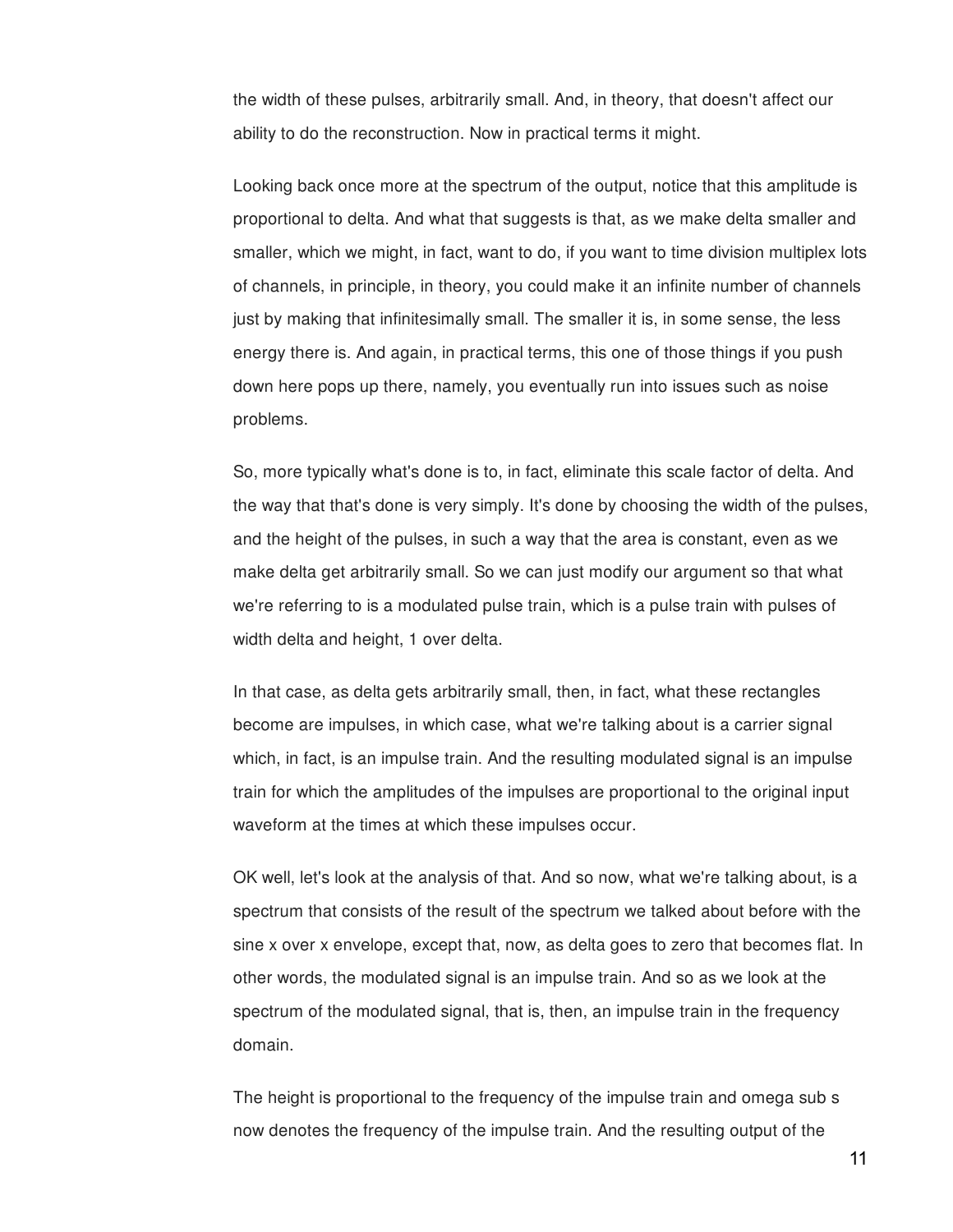modulator has a spectrum which is this original spectrum, again, replicated around each of these impulses, in other words, replicated in multiples of the sampling frequency

Now this is very much identical to the more general case. We have this replication of the spectra. And as long as the frequency of the impulse train is large enough, compared with the bandwidth of the signal so that these triangles don't overlap, I can extract this portion of the spectrum by low pass filtering, in fact, would then give us back the original signal.

Now if, instead, this frequency omega sub m is greater than omega sub s minus omega sub m, we would have a spectrum that looked something more like this. And what's happened, in this case, is that, because we have an overlap here, we've destroyed the ability to recover the original signal from the impulse train. And that would be true, also in a more general case, of pulse amplitude modulation with pulses of non-zero width.

This effect by the way, is one that we'll be exploring in considerably more detail in the next lecture. And it's a phenomenon or distortion refer to as aliasing which, in fact, is an important and interesting topic.

But going back to the case in which we've chosen the frequency of the impulse train high enough, then we would recover the original signal by processing it through a low pass filter. And in that case, what this says is, that if we have a signal, and we modulate it with an impulse train, if we then process that impulse train through an idea low pass filter, given the right conditions on the frequency of impulse train and the bandwidth of the signal, we can recover the original signal back again.

Now let me stress, just going back to the picture in which we had done this modulation, that this process, where the modulation, where the carrier signal involves an impulse train, is often referred to as sampling. And what that means, specifically, is that, if we notice, this resulting impulse train is, in fact, a sequence of samples of the original continuous time signal.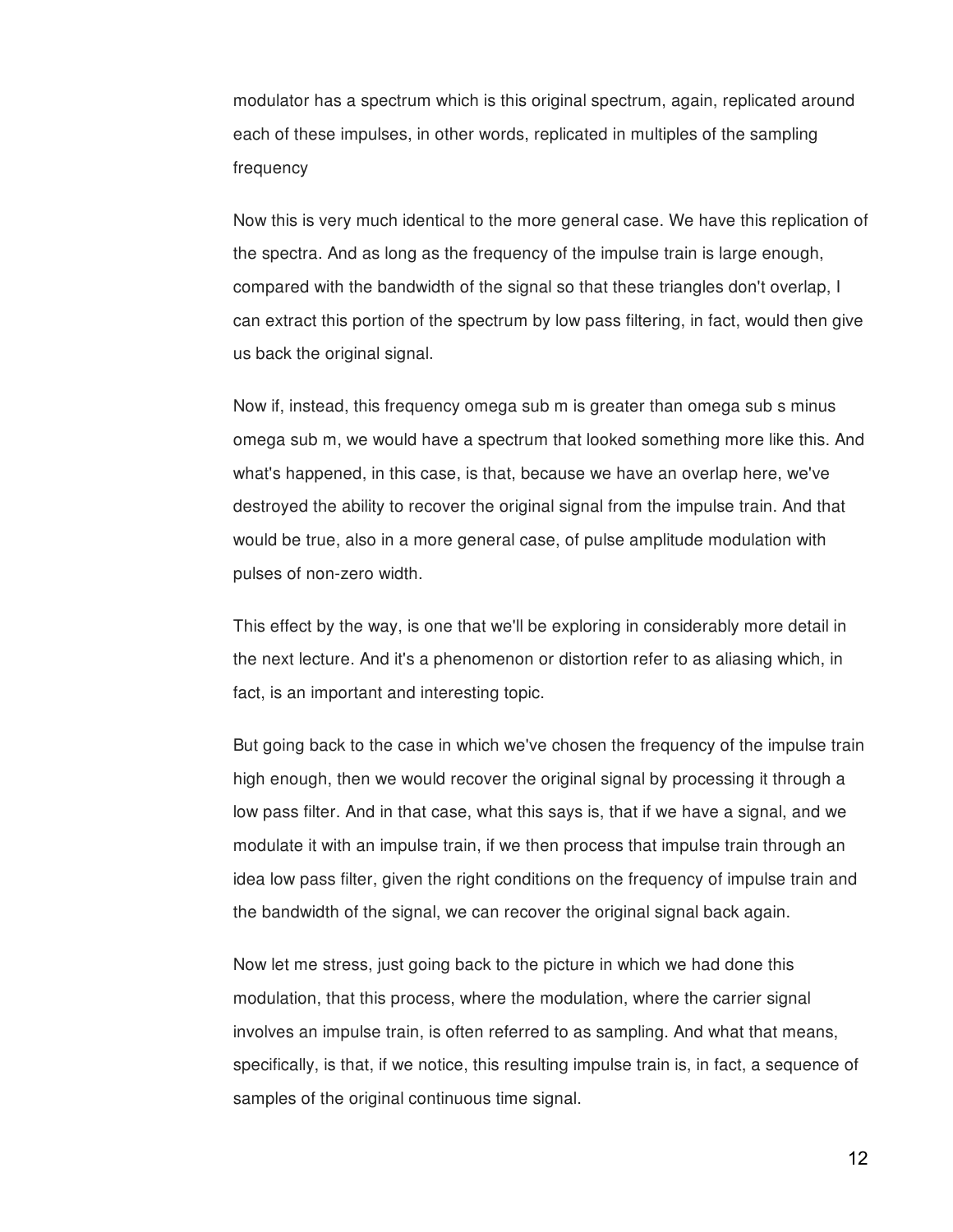In other words, what we've done, in effect, is taken instantaneous sample of this wave form. And the implication is that, if we do that at a rapid enough rate in relation to the bandwidth of the signal, then we can, in fact, recover the original signal back again.

And, finally to remind you of the argument once more, we have an original signal and we have its spectrum. When we've sampled it, and this is now the sampled signal, it's an impulse train whose instantaneous values are samples of the original waveform, the spectrum of that is the original one replicated. And when that is processed, through a low pass filter, to extract this part of the spectrum, then, after the low pass filter, we can recover the original signal back again.

OK well, in fact, although if you follow through the spectra and the wave forms, this all seems fairly straightforward and, perhaps or perhaps not, obvious, it's really worth reflecting on how amazing the result really is. We began this discussion by talking about modulation. And in fact modulation and sinusoidal of modulation is important in its own right.

We ended the discussion by talking about first pulse amplitude modulation, and then showing how, under the right set of conditions, you can, in fact, take a wave form and sample it with a set of instantaneous samples. And that set of instantaneous samples, in fact, are sufficient to totally represent and reconstruct the signal. What in fact, the formal statement that is, is refer to as the sampling theorem, a very powerful theorem that says, if we're given equally spaced samples of a time function, and if that time function is band limited, and if the bandwidth and if the sampling frequency is chosen in the right way, in relation to the bandwidth, then, in fact, the original time function is uniquely recoverable with a low pass filter.

Now the sampling theorem is, I would say, a watershed or cornerstone of a lot of the discussion that we've been having for a whole variety of reasons. It, first of all, drops out almost as a straightforward obvious statement. But more importantly what it says is, if I have a continuous time signal which satisfies the right set of conditions, I could represent it by what it does at sampling instance or, equivalently, at discrete